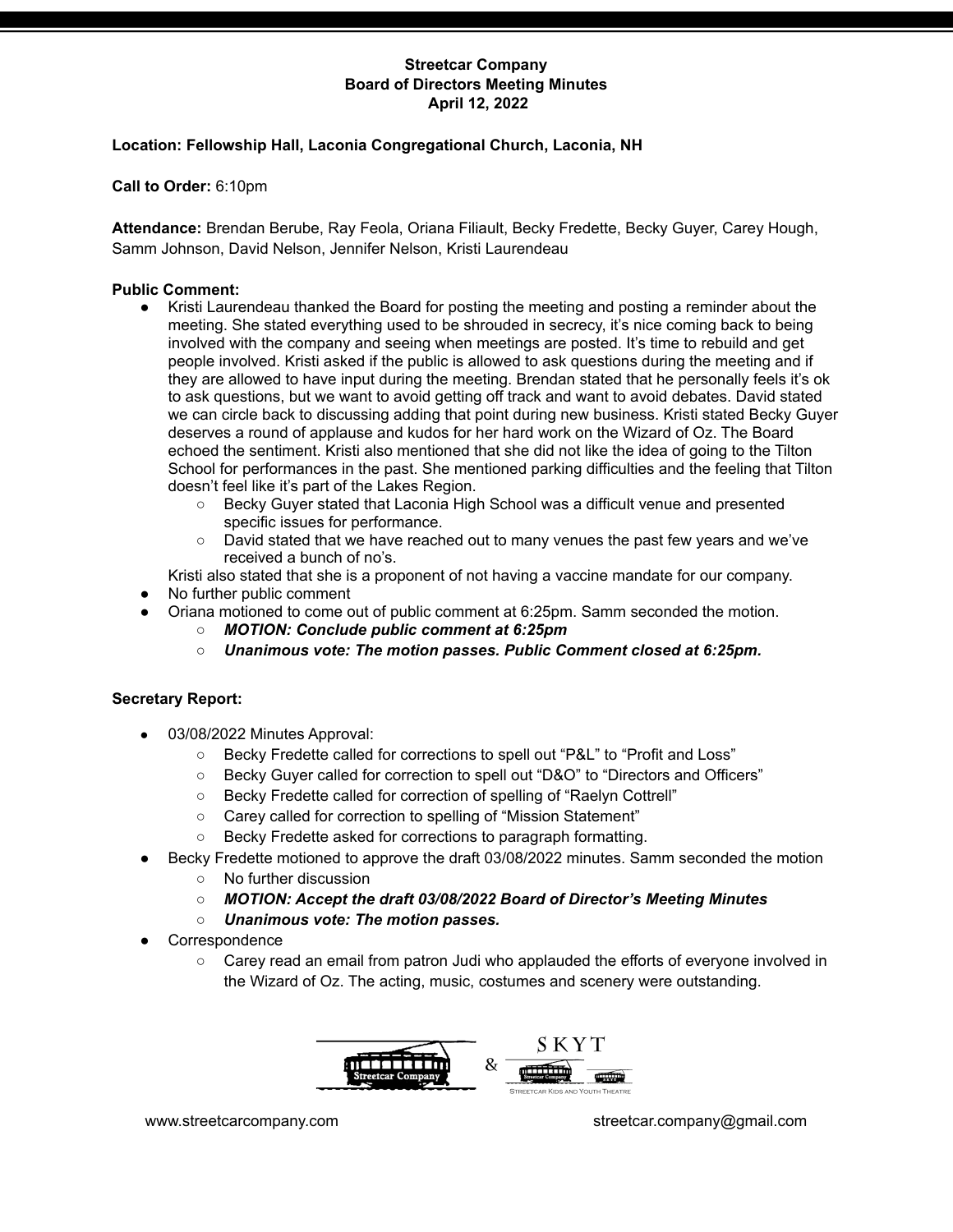- David stated that himself as well as many other members have received many messages on a job well done all around.
- David thanked Carey for the content and clarity of the previous minutes. Oriana asked if we would be posting the minutes, and Carey stated yes on the website. Samm asked if we can post to Facebook to direct people to the website to see the minutes and Carey stated she would do that.

# **Treasurer Report:**

- Brendan stated that there was more activity this month because we had an active show. The positive news is the account is in good shape, though the balance will have a little chipped away due to outstanding Oz expenses.
	- Becky G asked why we needed to pay for MT Pit. David stated there were questions going into Oz about having to pay for music again and that we need more clarification on that. Becky G asked where that clarification would be coming from, and David stated that it would have to come from Raelyn Cottrell.
	- Samm asked if we have a date that a show report is due by. David said no but he would like to discuss that in a bit. It's something a producer should be doing and reporting going forward.
	- Becky G stated the only outstanding bills are from Laconia Daily Sun advertising, the donation to Laconia Congregational Church, Becky G's bills and Jody Fredette's bills. Becky G asked David what we have traditionally donated to the church to which he stated \$250.
	- Oriana asked if the new makeup that was purchased ended up somewhere safe post show. Samm offered to follow up on where the makeup ended up.
	- Samm made a motion to approve the Treasurer's Report. Carey seconded the motion. ■ No further discussion
	- *MOTION: Accept the Treasurer's Report*
	- *○ Unanimous vote: The motion passes*

# **Old Business:**

- Wizard of Oz Recap
	- Becky Guyer stated that she had received many positive comments.
	- Becky Fredette stated there were some issues with Laconia High School and our ability to use it again in the future.
		- Becky G stated the issue goes back to a previous president and had been compounded by other company members. However, the actual issues the administration of Laconia High School has had with Streetcar in the past are not very clear. David asked why don't we ask the administration how they felt things went with this production. Becky G stated that she knows they had an issue with the amount of emails that were exchanged. Oriana stated that we are rebuilding relationships with the community in general right now, this is just another one we need to rebuild. It was stated that there were complaints of paint on the stage

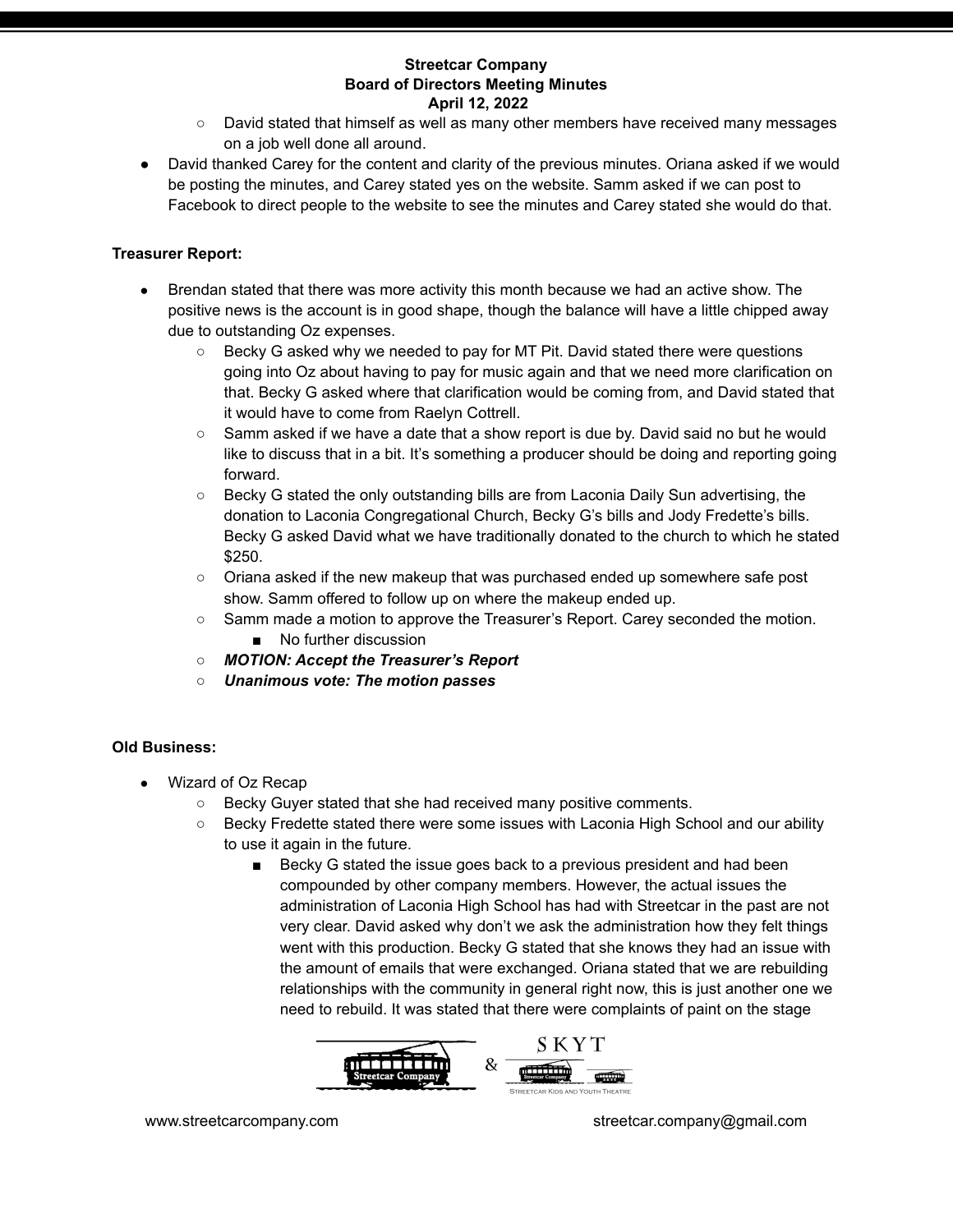which had worn off by the time we struck the set and paint on legs. It was noted that was not done by us, because our members noticed it during load in. David stated that going forward maybe we should inspect a space before we load in.

- Brendan stated that we took in \$8326.04 in tickets and concessions. He stressed again that Becky G is due a round of applause and thanks for a good show that was embraced by the community. He stated we would be taking a little bit of a loss. The original budget was \$9000, with \$1895.01 left as of opening night and remaining expenses of \$2470.32 needing to be pai. Royalties were budgeted at \$2000 and came out at \$2140. We did receive a refund check for \$698.92 and it was unclear if Raelyn was aware of this and accounted for that in the budget. Raelyn told Brendan there were outstanding bills of \$59.02 and \$97.18 for set construction, prop bills for \$59.94 and \$300, and costume bills of \$315.90 and \$1638.28. Becky G stated she was confused because the costumes were not that expensive and she thinks there is a misunderstanding. David stated that Brendan, Becky G and Raelyn should get together and discuss the show breakdown and present it in a clearer way.
- Samm asked if we have receipts from when the debit card was in Raelyn's possession and Brendan stated he did not. David said that any purchases would be on the bank statement and would've been on his Profit and Loss statement at previous meetings.
- $\circ$  David suggested we table the financial discussion of Oz until next meeting when we could have a clearer understanding.
- **Mission Statement Ideas** 
	- Becky Guyer stated that we did have one years ago but it seems to have been lost, and it may be time to reassess.
	- Carey read out two submitted Mission Statements
	- All members looked up the Mission Statements of their favorite corporations and theatrical companies.
	- Brendan suggested, "To promote appreciation of amateur theatre through collaboration with the Lakes Region community both on and off stage."
		- Samm stated we should share this with the membership and community to get their opinions. Oriana added that she thinks that's valid and is worth getting the input.
		- Becky G made a motion to put the proposed Mission Statement out on Facebook and ask for further suggestions from our membership which we will review at the next meeting. Samm seconded the motion.
			- *MOTION: Share the working Mission Statement, "To promote appreciation of amateur theatre through collaboration with the Lakes Region community both on and off stage." to the Facebook page and ask membership for input and suggestions.*
			- *Unanimous vote: Motion Passes*
			- *● Carey will post the working Mission Statement on Facebook*
- **Tilton School** 
	- David wants to bring everyone up to speed. Tilton School reached out to us to see if we would be willing to collaborate with them to help them rebuild their program. There have been many positive discussions. We'd like to have a venue option for performances, so



www.streetcarcompany.com streetcar.company@gmail.com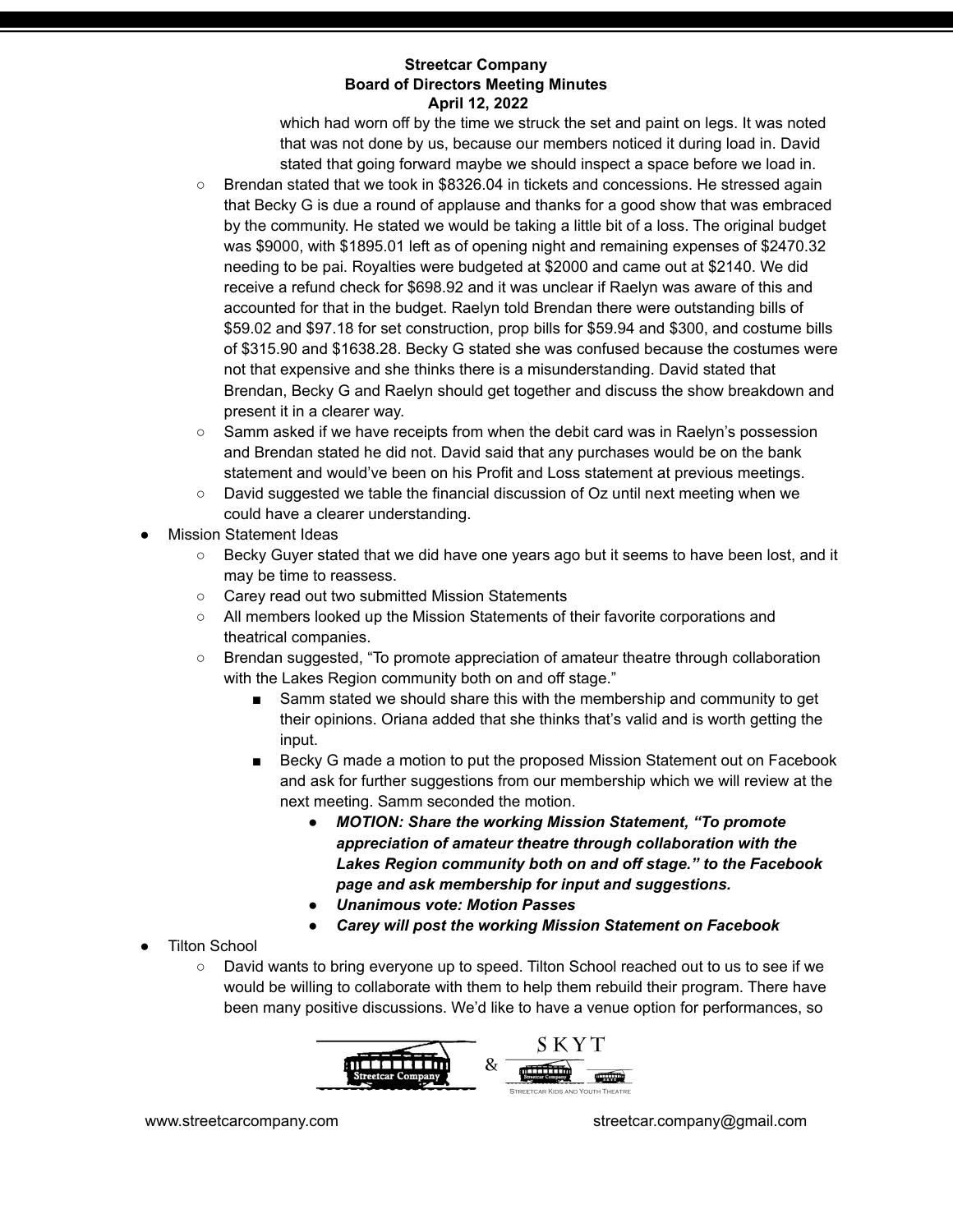the discussion turns to what can we provide them. The Executive Board met with the school again yesterday. We had been talking with head of school, Kate Saunders, but now we are talking specifics with Kate Jones and Julie Connors who run the theatre program. They were giddy to have us show up and talk to them. David felt very overwhelmed seeing the facilities and felt that we didn't have enough to offer, but after discussions felt he was wrong. They are thrilled to have our support. We were given the green light to do shows there. Tilton School is now an option for Lion King, Jr., Brighton Beach Memoirs, and anything we want to do that doesn't interfere with their schedule.

- Oriana asked what do we need to do for them what are they looking for
	- David stated when they have a need they should call on us
	- Brendan stated there was no financial discussion to which Becky F clarified during original discussions it was stated we would pay the difference in the electrical usage between what they would normally be paying and what our use would increase it to.
	- David stated, specifically for Little Shop of Horrors they are looking for mics, piano accompanist, set dressings and props (which Jody and Becky F will help with), set design, choreography, costumes (which Becky G has offered to help with). David told them they can always ask us. Samm stated that we can always help find a solution if we aren't the solution ourselves.
	- Becky F stated they also talked about help with character development, running lines, etc.
	- Oriana stated she felt it will take some time to get people to jump to help, but with rebuilding our relationship with our membership we should have more hands willing to help out.
	- Brendan stated that wants everyone to know we have weighed the issues brought up during public comment about Tilton School. Tilton isn't easy to get to. Traditionally we are known as a Laconia company, and Tilton is not Laconia. But post-pandemic we really need to look at all our options.
	- David said this isn't a marriage it's a collaboration that we can continually reassess and reconsider. Also, there were larger issues we had to deal with at Laconia High School including the elevator being out of commission, the chair lift, etc.
	- Becky F said that there are other parking options if you know the campus well.
	- Tilton School theatre holds between 200-250 people.
	- Becky G stated she feels this is a positive move.
	- Carey said she would really like to see Streetcar collaborate with the Tilton School in the winter similar to what Plymouth State does with ETC.
	- Becky F added that they did offer us parts of the mansion for unique performances/murder mysteries/dinner theatre
	- David wants us to come in strong on our support for them and show them that we are invested in this partnership.

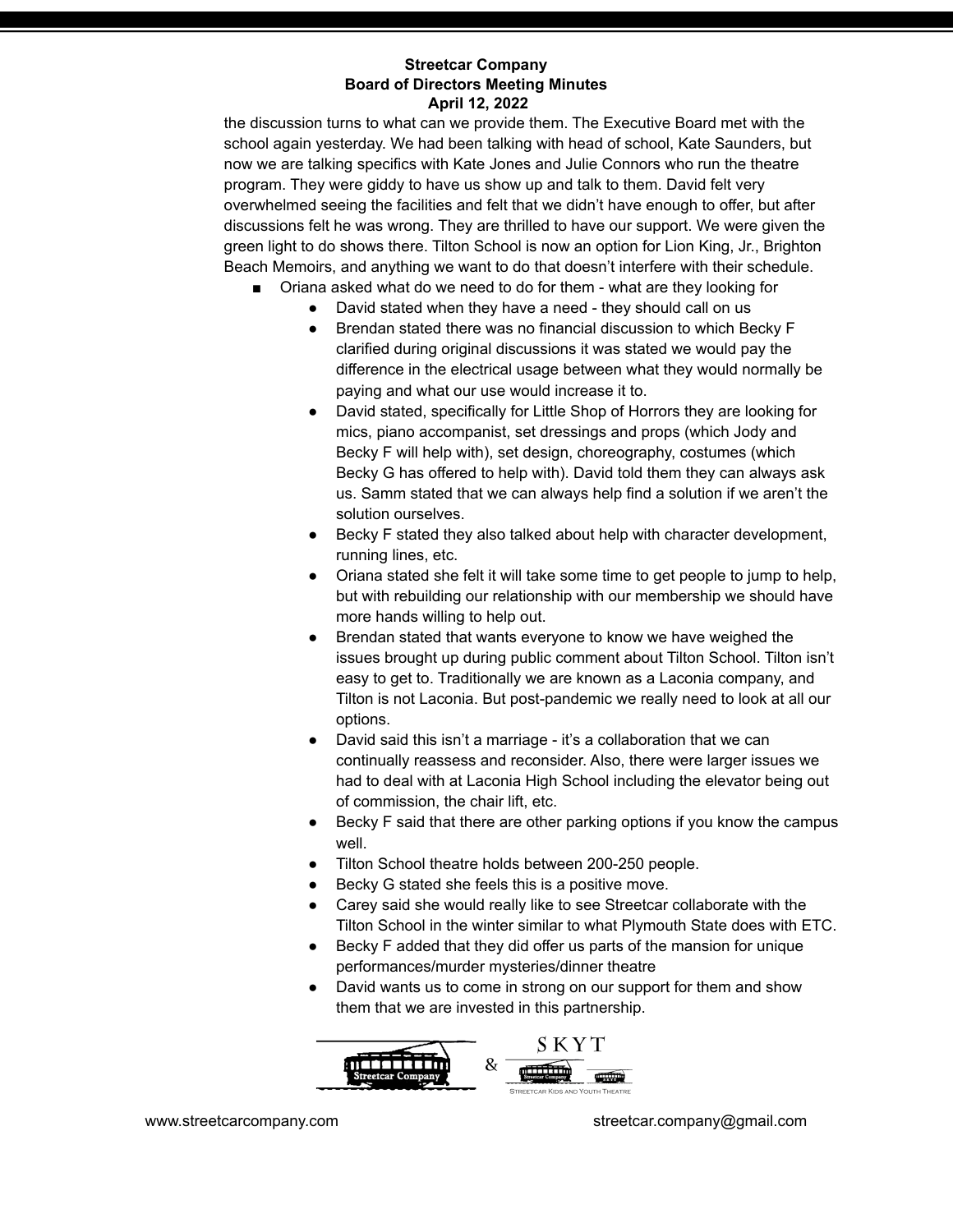- Brendan made a motion that we pursue entering into a collaborative agreement with the Tilton School in return for use of their facilities. Samm seconded the motion.
	- No further discussion
	- *MOTION: Streetcar Company will pursue entering into a collaborative agreement with the Tilton School to assist in their theatre program in return for use of their facilities.*
	- *Unanimous vote: Motion passes.*
- **SKYT Question and Answer Night** 
	- David wants to have an informational night for parents to learn about what SKYT is and offers.
	- Oriana asked if we can publicize the night in the newsletters at schools
	- David said he'd like to do it fast because Lion King, Jr. Auditions are coming up with performances tentatively scheduled for June 24-26th.
		- He asked someone to find a place and volunteer to get the word out.
		- Oriana stated if someone helps her brainstorm locations she would be willing to reach out and secure a location.
- **Member Activities** 
	- David stated that there has been interest in more activities for our membership outside of our traditional shows
	- Becky G suggested a bbq/barn cleanup day since they've done that in the past
		- David stated he was nervous because Gilford Rd is busy and having kids run around seems like it could be dangerous. There also isn't much parking at the barn.
	- Samm stated we should do a family activity and maybe a second activity for adult membership
	- $\circ$  Carey stated that we don't really have a lot for our adult membership and it may be a good idea to have something specifically for them.
	- Oriana suggested bowling at Funspot
		- Carey said she feels like we need to involve our actual purpose of theatre/performing arts into whatever activity we choose to do.
	- Oriana said she will ask for something on a Saturday in June at whatever venue she finds for SKYT night.
		- Samm stated that June is tough because we have Lion King, Jr. plus it's graduation season, bike week and Father's Day
	- Becky G suggested an open mic night at Patrick's and said she would look into this as a possibility.

# **New Business:**

- Committees
	- Discussion was brought up about various committees to spread the work of the Board of Directors as well as get more membership involved with roles other than those related to a specific show.

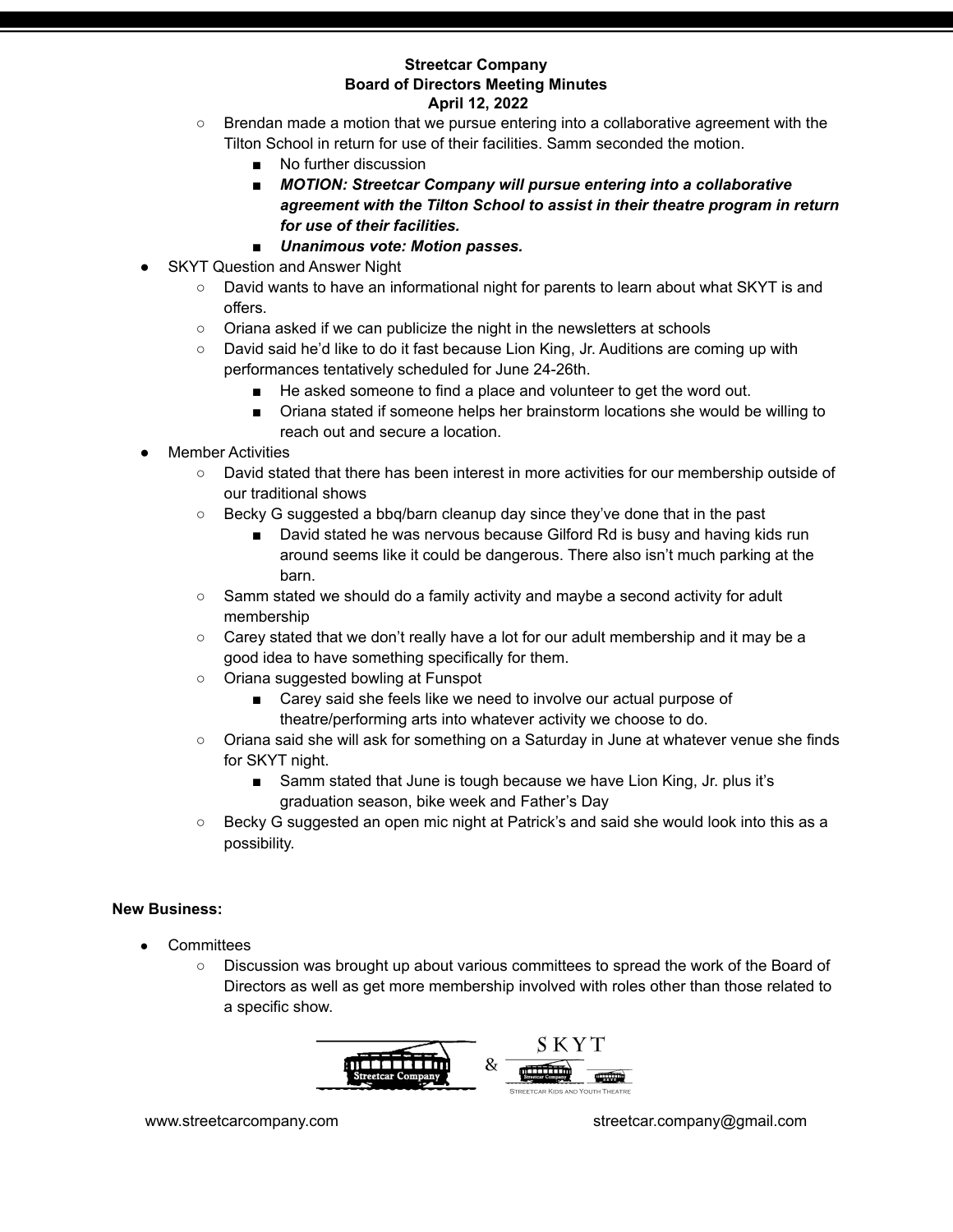- The need for a Fundraising Committee was discussed
	- Becky G stated that she felt each show should have a Business Manager instead of a company wide Fundraising Committee
		- David stated we can have both. The Fundraising Committee would be for the entire organization, and the business manager would be for a specific show. It wouldn't hurt for our organization to have a healthier bottom line.
- Oriana made a motion to have the Board of Directors create a fundraising committee and publicly recruit for it on Facebook and the webpage. Ray seconded the motion
	- No further discussion
	- *MOTION: Streetcar Company will create a Fundraising Committee and publicly recruit our membership to join it on our Facebook page and webpage.*
	- *Unanimous vote: The Motion Passes.*
- Becky F motioned to nominate someone from the Board to head up the Fundraising Committee. Samm seconded
	- No one immediately volunteered for the role.
	- Becky F withdrew her motion.
- 50th Anniversary Gala
	- Carey suggested we have some big event to celebrate the 50th Anniversary of Streetcar Company such as a catered dinner/gala with cabaret style performances from Streetcar alumni from shows in years past. We could sell tables of 8 and have silent auction items as well and hopefully get monetary donations to help Streetcar continue to operate for many more years.
	- Oriana motions that we create a 50th Anniversary Committee chaired by Becky G and to publicize the committee on Facebook and our webpage. Becky F seconded the motion.
		- *MOTION: Create a 50th Anniversary Committee, chaired by Becky Guyer, and publicize the committee on Facebook and our webpage to obtain more volunteers.*
		- *Unanimous vote: The Motion Passes.*
	- Educational Workshops
		- Table for now
	- Create a Show Pitch Template
		- Samm will take on making a template document that parties interested in pitching a show to Streetcar Company can fill out.
		- **Pitch Night Date** 
			- Typically Pitch Night is done at a Board of Directors meeting.
			- There is no guarantee we will perform all pitches, and we also may choose to perform something not pitched.
			- Becky G stated we should start promoting it now.
			- Becky F agreed saying it will give us more time to review pitches.
			- Carey will promote Pitch Night on Facebook.
	- Background Check for SKYT Adults